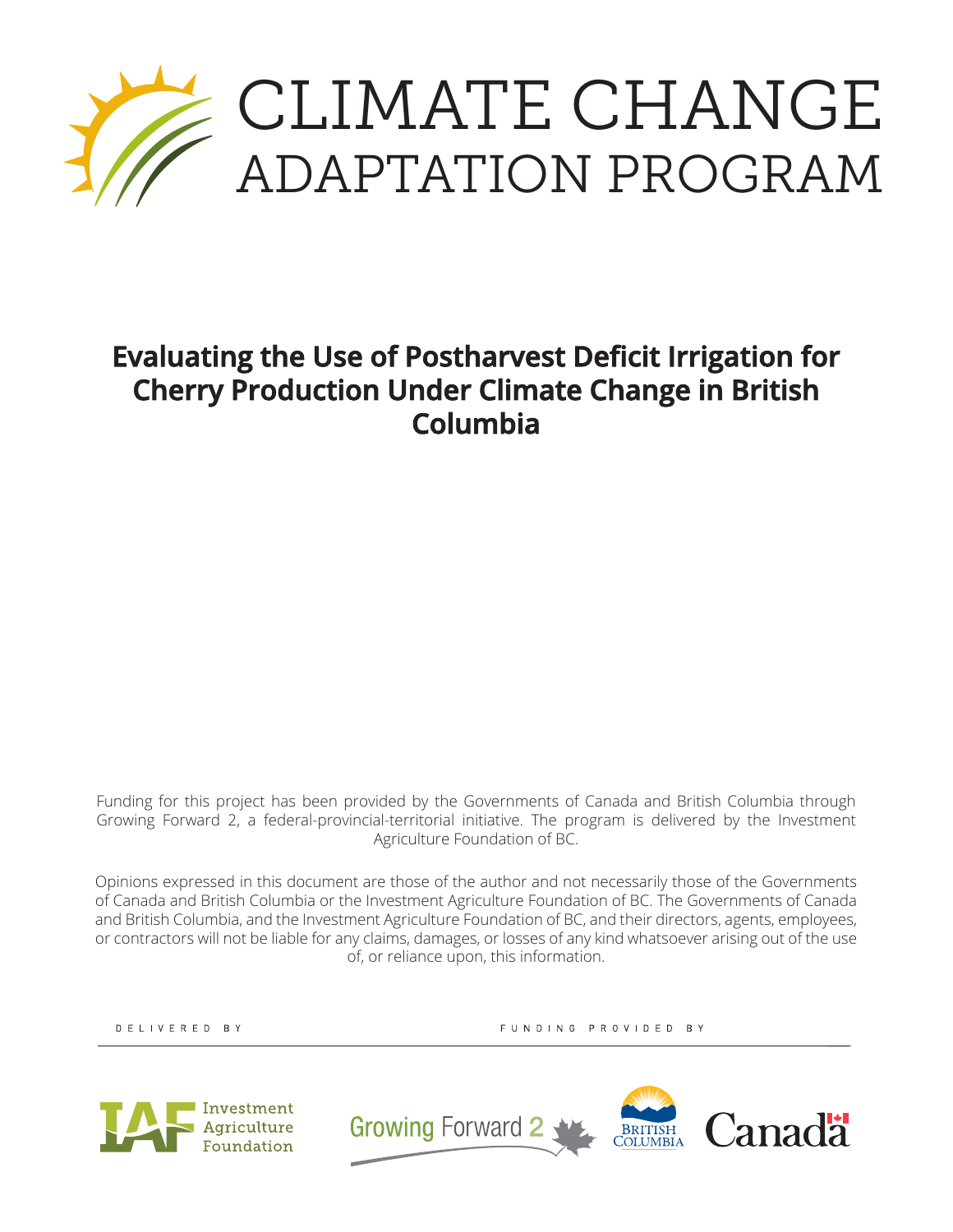

# Evaluating the Use of Postharvest Deficit Irrigation for Cherry Production Under Climate Change in British Columbia!

## *Farm Adaptation Innovator Program- Research Factsheet*

Louise Nelson<sup>1</sup>, Tirhas Gebretsadikan<sup>2</sup>, Paige Munro<sup>2</sup> Tanja Voegel<sup>3</sup>, Melanie Jones<sup>1</sup>, and Julien Picault4



*MSc student Tirhas Gebretsadikan measuring plant*  water stress of cherry subjected to postharvest deficit *irrigation.* 

| Geographic<br><b>Applicability</b> | This study was conducted in<br>the Okanagan Valley and<br>findings may be applied to<br>other regions in BC which<br>produce tree fruit crops |
|------------------------------------|-----------------------------------------------------------------------------------------------------------------------------------------------|
| <b>Commodity</b><br>relevance      | This study was conducted<br>on Sweet Cherries but<br>findings may also be applied<br>to other tree fruit crops                                |
| <b>Timeline</b>                    | 2015-2017                                                                                                                                     |

2M.Sc. Student, Biology Department, University of British Columbia, Okanagan Campus, Kelowna

3Research Associate, Biology Department, University of British Columbia, Okanagan Campus, Kelowna

4Instructor, Economics Department, University of British

Columbia, Okanagan Campus, Kelowna

The purpose of this project was to assess the effect of postharvest deficit irrigation on cherry production and soil chemical and biological characteristics in a new and an established orchard. Climate change has allowed expansion of sweet cherry production to more northern sites in BC. With longer growing seasons and warmer temperatures the future availability of an adequate water supply is a concern in the semi-arid Okanagan Valley. Practices that conserve water and increase water use efficiency without affecting fruit yield and quality will help sustain production for the future.

## **Study Objectives**

- **Establish study sites at one new orchard** and one established orchard with replicated treatments of full irrigation and postharvest deficit irrigation (25-27% reduction in water application)
- Assess the impact of postharvest deficit irrigation on plant growth, plant water stress, fruit yield and quality, soil chemical and biological properties.
- Assess the economic cost/benefit of postharvest deficit irrigation

<sup>1</sup> Professor, Biology Department, University of British Columbia, Okanagan Campus, Kelowna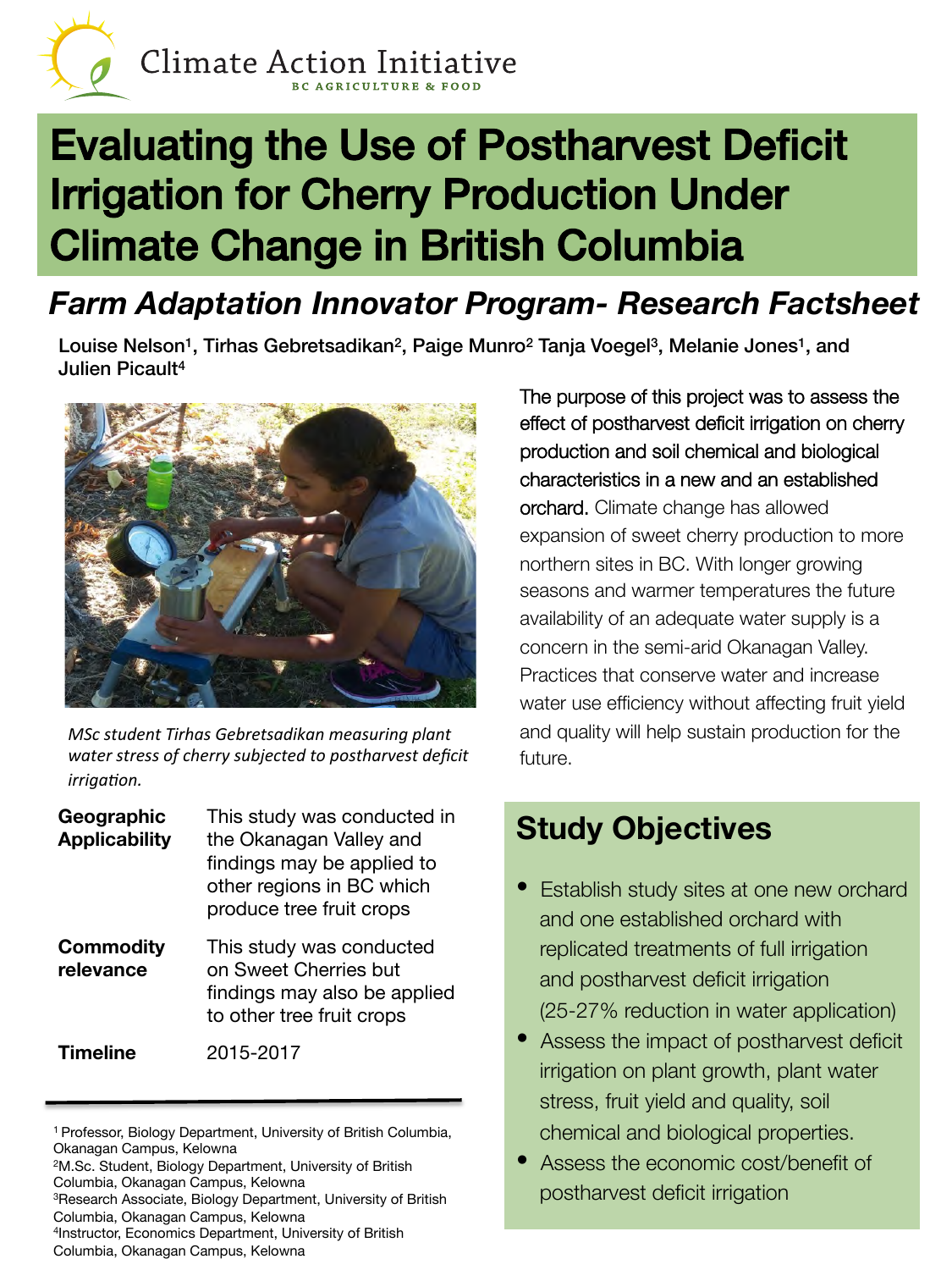## **Key Findings**

- Postharvest deficit irrigation (25-27% reduction) had no effect on soil chemical or biotic properties compared to full irrigation treatments. Soil volumetric water content, measured in mid-August did not differ between treatments.
- Tree growth, leaf area and leaf mineral content did not differ between the two irrigation treatments.
- Stem water potential, a measure of plant water stress, did not differ between the two irrigation treatments.
- Postharvest deficit irrigation had no effect on fruit yield and quality, indicating that water use efficiency increased under this irrigation treatment.
- Economic analysis showed that postharvest deficit irrigation has the potential to be beneficial for growers in reducing the cost of water usage and having little implementation cost. However, there is little incentive for adoption at present as annual water allocation to Okanagan orchards exceeds current water usage.

## **Definitions**

**Postharvest deficit irrigation:** reduced application of water following fruit harvest is used to reduce irrigation water allocations to fruit orchards and yet maintain yields.

**Stem water potential:** is the potential energy of water per unit volume in the stem relative to pure water in reference conditions. It is a sensitive physiological indicator of the water status of the plant.

**Soil volumetric water content:** is a numerical measure of soil moisture. It is the ratio of water volume to soil volume.

**Leaf mineral content:** In this study, % nitrogen, % phosphorus,% potassium and % magnesium content of dried leaf tissue.

## **Design**

This project was conducted at one new cherry orchard in the North Okanagan and one established orchard in the Central Okanagan. There were two treatments at each site: 1) full irrigation supplied by microsprinkler and driplines, and 2) postharvest deficit irrigation in which irrigation water supplied postharvest was reduced by 25-27%. Each treatment was replicated six times. Stem water potential was measured on four replicates every 2 weeks following harvest. Soils were sampled each fall for two years and soil nutrient status, cherry tree growth, yield and fruit quality assessed for two years following initial application of the irrigation treatments.

## **Limitations**

This study was conducted on commercial orchards over two seasons following initial application of the treatments. There was variability between replicates and between sites.

## **Next steps**

While the findings from this study provide useful information to fruit growers, longerterm studies are needed to fully assess the potential effects of postharvest deficit irrigation on cherry yield and fruit quality in the following years. Greater reductions in postharvest irrigation should be tested.

#### **Climate Adaptation Implications**

With climate change it is anticipated that water supply during the growing season may be reduced in the interior of British Columbia and may limit crop production. It is likely that water pricing based on actual water usage will be implemented in the region and postharvest deficit irrigation would therefore benefit growers by reducing water usage costs and increasing water availability as cherry acreage continues to expand.